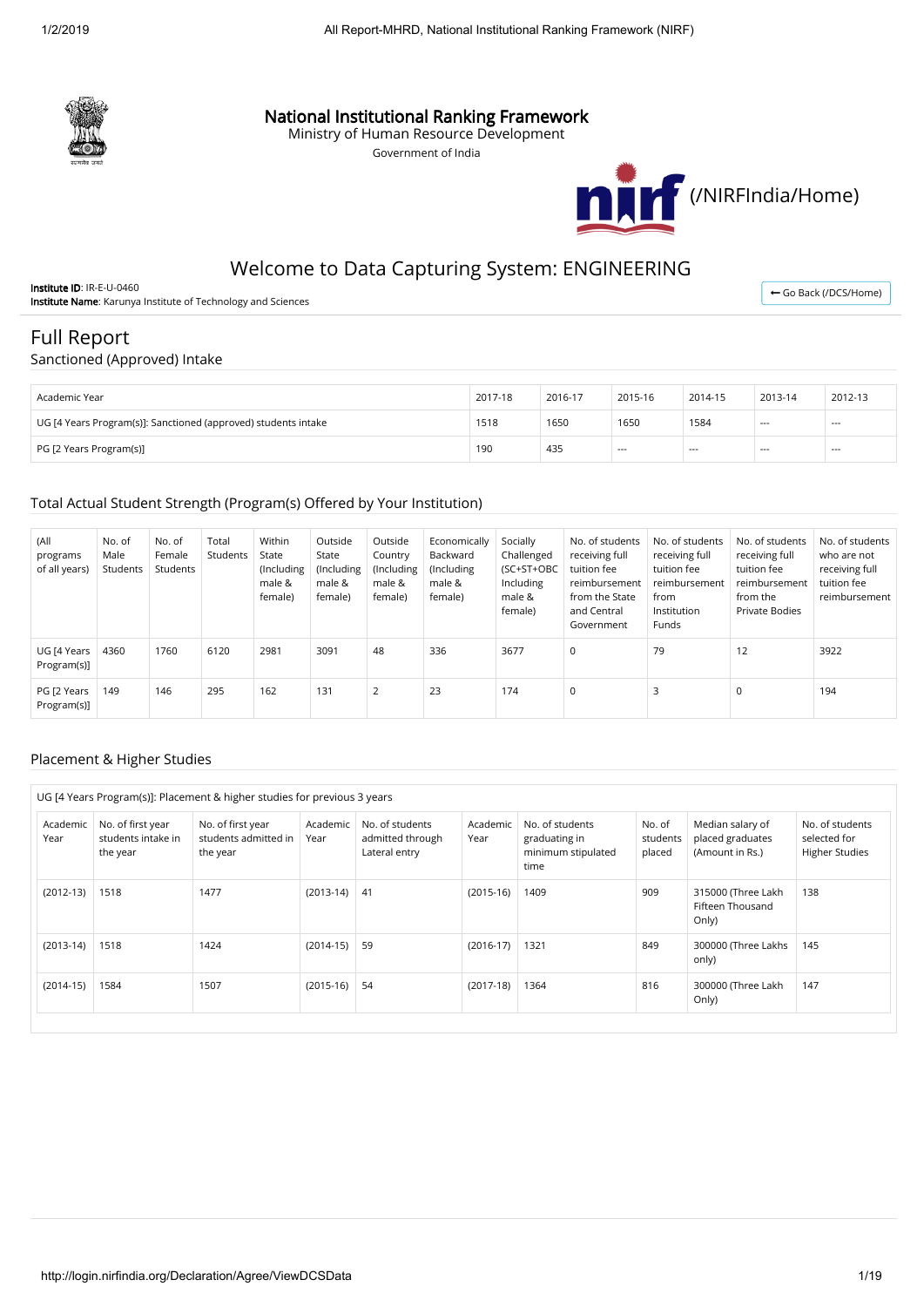| PG [2 Years Program(s)]: Placement & higher studies for previous 3 years |                                                     |                                                    |                  |                                                          |                              |                                                      |                                                |
|--------------------------------------------------------------------------|-----------------------------------------------------|----------------------------------------------------|------------------|----------------------------------------------------------|------------------------------|------------------------------------------------------|------------------------------------------------|
| Academic<br>Year                                                         | No. of first year<br>students intake in the<br>year | No. of first year students<br>admitted in the year | Academic<br>Year | No. of students graduating in<br>minimum stipulated time | No. of<br>students<br>placed | Median salary of placed<br>graduates (Amount in Rs.) | No. of students selected<br>for Higher Studies |
| $(2014-15)$                                                              | 610                                                 | 275                                                | $(2015-16)$      | 273                                                      | 71                           | 315000 (Three Lakh Fifteen<br>thousand Only)         | 8                                              |
| $(2015-16)$                                                              | 420                                                 | 196                                                | $(2016-17)$      | 195                                                      | 34                           | 262000 (Two lakh sixty two<br>thousand only)         | 6                                              |
| $(2016-17)$                                                              | 435                                                 | 160                                                | $(2017-18)$      | 157                                                      | 34                           | 276000 (Two Lakhs Seventy<br>six thousand only)      | 2                                              |
|                                                                          |                                                     |                                                    |                  |                                                          |                              |                                                      |                                                |

## Ph.D Student Details

| Ph.D (Student pursuing doctoral program till 2017-18; Students admitted in the academic year 2018-19 should not be entered here.) |         |                       |                |         |  |  |  |
|-----------------------------------------------------------------------------------------------------------------------------------|---------|-----------------------|----------------|---------|--|--|--|
|                                                                                                                                   |         | <b>Total Students</b> |                |         |  |  |  |
| Full Time                                                                                                                         |         | 82                    |                |         |  |  |  |
| Part Time                                                                                                                         |         | 229                   |                |         |  |  |  |
|                                                                                                                                   |         |                       |                |         |  |  |  |
| No. of Ph.D students graduated (including Integrated Ph.D)                                                                        |         |                       |                |         |  |  |  |
|                                                                                                                                   | 2017-18 |                       | 2016-17        | 2015-16 |  |  |  |
| Full Time                                                                                                                         | 6       |                       | $\overline{4}$ | 2       |  |  |  |
| Part Time                                                                                                                         | 14      |                       | 17             | 10      |  |  |  |
|                                                                                                                                   |         |                       |                |         |  |  |  |

### Financial Resources: Utilised Amount for the Capital & Operational expenditure for previous 3 years

| <b>Financial Year</b>                                                                                                                            | 2017-18                                                                                               | 2016-17                                                                                                      | 2015-16                                                                                         |
|--------------------------------------------------------------------------------------------------------------------------------------------------|-------------------------------------------------------------------------------------------------------|--------------------------------------------------------------------------------------------------------------|-------------------------------------------------------------------------------------------------|
|                                                                                                                                                  | <b>Utilised Amount</b>                                                                                | <b>Utilised Amount</b>                                                                                       | <b>Utilised Amount</b>                                                                          |
| Annual Capital Expenditure on Academic Activities and Resources (excluding expenditure on buildings)                                             |                                                                                                       |                                                                                                              |                                                                                                 |
| Library                                                                                                                                          | 3194585 (Thirty One Lakh Ninety F<br>our Thousand Five Hundred and Ei<br>ghty Five Only)              | 4051643 (Forty Lakh Fifty One Tho<br>usand Six Hundred and Forty Thre<br>e Only)                             | 7576170 (Seventy Five Lakh Sevent<br>y Six Thousand One Hundred and<br>Seventy Only)            |
| New Equipment for Laboratories                                                                                                                   | 73431135 (Seven Crore Thirty four<br>lakh Thirty One Thousand One Hu<br>ndred and Thirty Five only)   | 27594130 (Two Crore Seventy Five<br>Lakh Ninety Four Thousand One H<br>undred and Thirty only)               | 45028509 (Four Crore Fifty Lakh T<br>wenty Eight Thousand Five hundre<br>d and Nine only)       |
| <b>Engineering Workshops</b>                                                                                                                     | 1784000 (Seventeen Lakh Eighty Fo<br>ur Thousand only)                                                | 38555 (Thirty Eight Thousand Five<br>Hundred and Fifty Five Only)                                            | 159593 (One Lakh Fifty Nine Thous<br>and Five Hundred and Ninety Thre<br>e Only)                |
| Other expenditure on creation of Capital Assets (excluding expenditure<br>on Land and Building)                                                  | 4792685 (Forty Seven Lakh Ninety<br>Two Thousand Six Hundred and Ei<br>ghty Five Only)                | 6071489 (Sixty Lakh Seventy One T<br>housand Four Hundred and Eighty<br>Nine Only)                           | 3378430 (Thirty Three Lakh Sevent<br>y Eight Thousand Four hundred an<br>d Thirty Only)         |
| Annual Operational Expenditure                                                                                                                   |                                                                                                       |                                                                                                              |                                                                                                 |
| Salaries (Teaching and Non Teaching staff)                                                                                                       | 413808045 (Forty One Crore Thirty<br>Eight Lakh Eight Thousand and For<br>ty Five only )              | 403536637 (Forty Crore Thirty Five<br>Lakh Thirty Six Thousand Six Hund<br>red and Thirty Seven Only)        | 411076082 (Forty One Crore Ten L<br>akh Seventy Six Thousand and Eigh<br>ty Two Only)           |
| Maintenance of Academic Infrastructure or consumables, other running<br>expenditures etc. (excluding maintenance of hostels and allied services) | 492540521 (Forty Nine Crore Twen<br>ty Five Lakh Forty Thousand Five H<br>undred and Twenty One only) | 348569675 (Thirty Four Crore Eight<br>y Five Lakh Sixty Nine Thousand Si<br>x Hundred and Seventy Five Only) | 304505173 (Thirty Crore Forty Five<br>Lakh Five Thousand One Hundred<br>and Seventy Three Only) |
| Seminars/Conferences/Workshops                                                                                                                   | 9738247 (Ninety Seven Lakh Thirty<br>Eight Thousand Two Hundred and<br>Forty Seven only)              | 9253091 (Ninety Two Lakh Fifty Thr<br>ee Thousand and Ninety One Only)                                       | 11018084 (One Crore Ten Lakh Eig<br>hteen Thousand and Eighty Four o<br>n(y)                    |